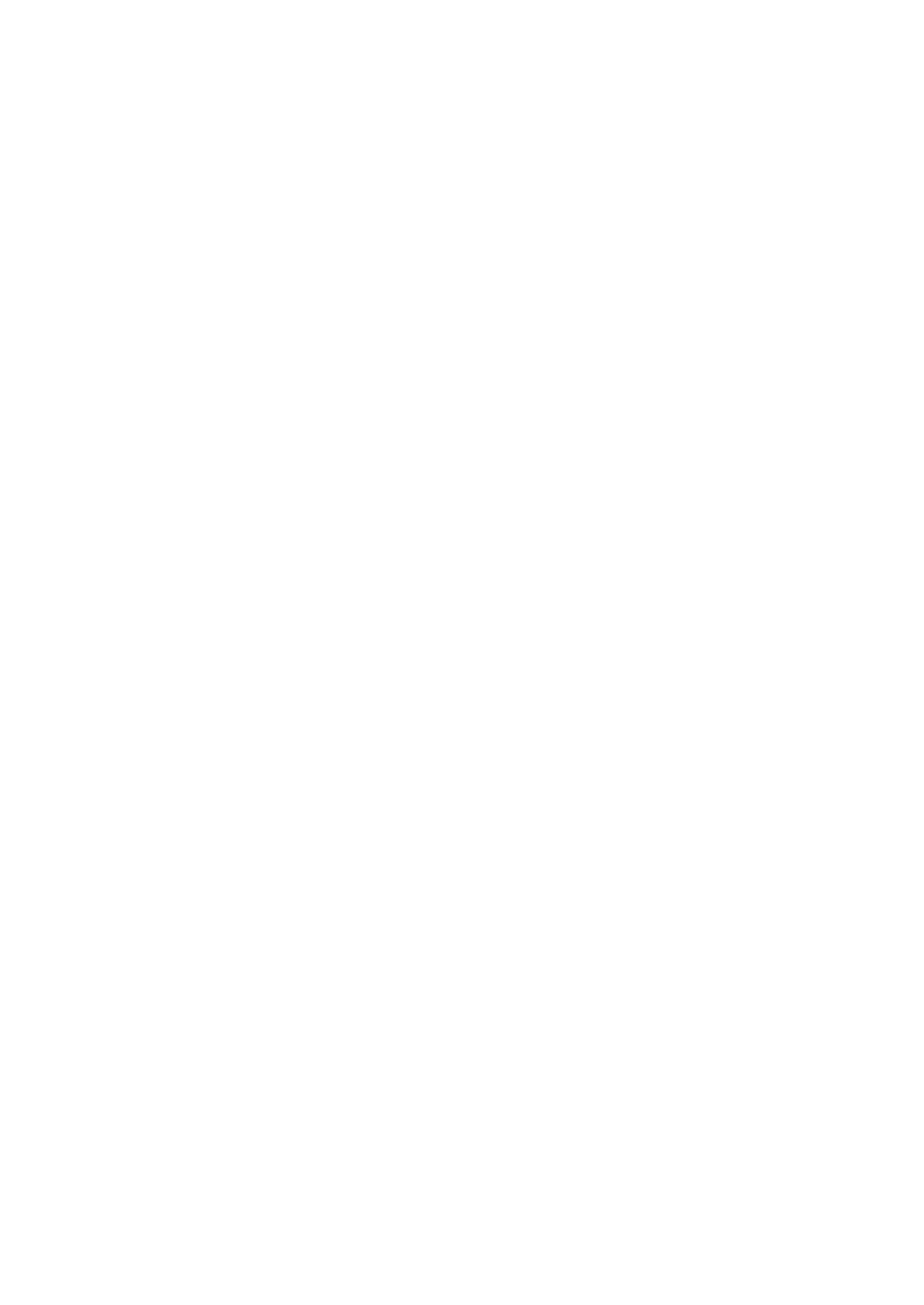# *SUMMARY INCOME AND EXPENDITURE 2019/20 (REVENUE)*

| Page |                                                   | Cost<br><b>Centre</b> | <b>Actual</b><br>Amount | Original<br><b>Estimate</b>               | Latest<br><b>Estimate</b> | Original<br><b>Estimate</b> |
|------|---------------------------------------------------|-----------------------|-------------------------|-------------------------------------------|---------------------------|-----------------------------|
| No.  |                                                   |                       | 2017/18                 | 2018/19                                   | 2018/19                   | 2019/20                     |
|      | <b>Leisure Management</b>                         |                       |                         |                                           |                           |                             |
|      | 3.002 Kirkham Baths                               | 3065                  |                         |                                           |                           | £41,403                     |
|      | 3.003 St Annes Swimming Pool                      | 3066                  |                         | £319,917   £311,250   £311,250            |                           | £314,029                    |
|      |                                                   |                       |                         | £358,919   £351,592   £352,516   £355,432 |                           |                             |
|      | <b>Sports Development</b>                         |                       |                         |                                           |                           |                             |
|      | 3.001 Sports Development                          | 3060                  |                         |                                           |                           |                             |
|      |                                                   |                       |                         |                                           |                           |                             |
|      | <b>Parks and Open Spaces</b>                      |                       |                         |                                           |                           |                             |
|      | 3.004 St. Annes-Leisure (Strategic)               | 3080                  | £54,353                 | £49,316                                   | £49,557                   | £47,198                     |
|      | 3.006 Lytham-Leisure (Strategic)                  | 3081                  | £168,746                | £108,052                                  | £97,052                   | £102,121                    |
|      | 3.008 St. Annes-Leisure (Non-Strategic)           | 3082                  | £27,888                 | £36,613                                   | £36,613                   | £31,285                     |
|      | 3.009 Lytham-Leisure (Non-Strategic)              | 3083                  | £37,488                 | £39,633                                   | £39,633                   | £40,287                     |
|      | 3.010 Park View-Leisure (Strategic)               | 3086                  | £37,064                 | £38,351                                   | £38,351                   | £39,129                     |
|      | 3.011 St. Annes-Parks (Strategic)                 | 3120                  | £380,904                | £423,654                                  | £437,654                  | £461,462                    |
|      | 3.013 Lytham-Parks (Strategic)                    | 3121                  | £251,413                | £246,210                                  | £242,210                  | £250,111                    |
|      | 3.015 St. Annes-Parks (Non-Strategic)             | 3123                  | £111,374                | £117,974                                  | £117,974                  | £120,013                    |
|      | 3.017 Lytham-Parks (Non-Strategic)                | 3124                  | £98,368                 | £106,744                                  | £106,744                  | £104,018                    |
|      | 3.019 Park View-Parks (Strategic)                 | 3126                  | £18,115                 | £19,327                                   | £19,327                   | £20,699                     |
|      | 3.022 Parks, Leisure & Cultural ServicesTeam 7550 |                       | £0                      | £0                                        | £200                      | £0                          |
|      | 3.024 Parks & Coastal Services Team               | 7551                  | £0                      | £0                                        | £0                        | £0                          |
|      | 3.026 Parks Mobile & Arbor Team                   | 7553                  | £0                      | £0                                        | £0                        | £0                          |
|      | 3.027 Play and Projects Team                      | 7554                  | £0                      | £0                                        | £0                        | £0                          |
|      | 3.029 Grounds Maintenance Team                    | 7555                  | £0                      | £0                                        | £0                        | £0                          |
|      | 3.030 Lowther - Parks Operational                 | Z882                  | £0                      | £0                                        | £0                        | £0                          |
|      | 3.032 Lowther - Leisure & Playground              | Z883                  | £0                      | £0                                        | £0                        | £0                          |
|      |                                                   |                       |                         | £1,185,713 £1,185,874 £1,185,315          |                           | £1,216,323                  |
|      | <b>Parks Development</b>                          |                       |                         |                                           |                           |                             |
|      | 3.020 Parks Development                           | 3135                  | £138,592                | £98,811                                   | £98,811                   | £117,104                    |
|      |                                                   |                       |                         |                                           |                           |                             |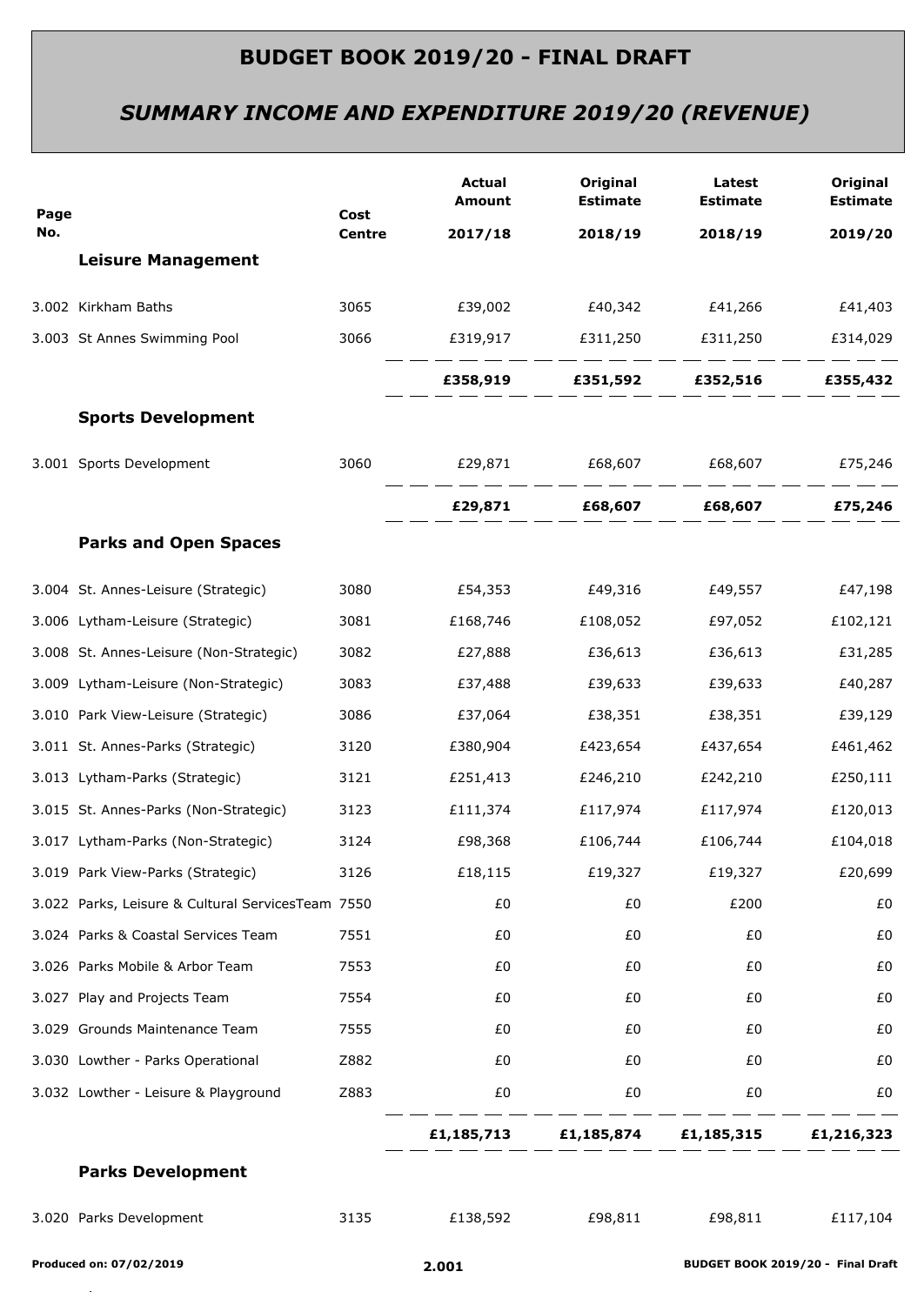# *SUMMARY INCOME AND EXPENDITURE 2019/20 (REVENUE)*

| Page |                                                                                | Cost          | <b>Actual</b><br><b>Amount</b>                  | Original<br><b>Estimate</b>                              | Latest<br><b>Estimate</b> | Original<br><b>Estimate</b> |
|------|--------------------------------------------------------------------------------|---------------|-------------------------------------------------|----------------------------------------------------------|---------------------------|-----------------------------|
| No.  |                                                                                | <b>Centre</b> | 2017/18                                         | 2018/19                                                  | 2018/19                   | 2019/20                     |
|      | <b>Parks Development</b>                                                       |               |                                                 |                                                          |                           |                             |
|      | 3.021 Parks Devlpmnt - Lytham & St Annes 3137 691,998 678,370 6108,692 679,416 |               |                                                 | . __ __ __ __ __ __ __ __ __ __                          |                           |                             |
|      |                                                                                |               |                                                 | £230,590 £177,181 £207,503 £196,520                      |                           |                             |
|      | Arts, Culture and Heritage                                                     |               |                                                 |                                                          |                           |                             |
|      | 3.033 Management of the Arts                                                   |               | 3000   £74,857   £76,196   £82,196   £77,760    |                                                          |                           |                             |
|      |                                                                                |               |                                                 | £74,857   £76,196   £82,196   £77,760                    |                           |                             |
|      | <b>Tourism &amp; Events</b>                                                    |               |                                                 |                                                          |                           |                             |
|      | 3.035 Fylde Tourism                                                            |               | 3150 £179,985 £196,177 £199,677 £249,255        |                                                          |                           |                             |
|      | 3.037 Tourism & Cultural Services Team                                         | 7557          | £0                                              | $£0$ $-£510$                                             |                           | £0                          |
|      |                                                                                |               |                                                 | £179,985 £196,177 £199,167 £249,255                      |                           |                             |
|      | <b>Coast and Countryside</b>                                                   |               |                                                 |                                                          |                           |                             |
|      | 3.039 Coast and Countryside                                                    |               | 3142 - £144,641 - £92,163 - £252,207 - £195,186 |                                                          |                           |                             |
|      | 3.041 Fylde Sand Dunes Project                                                 |               | 3143 £1,490                                     | £0                                                       | £0                        | £0                          |
|      | 3.042 Persimmon Conservation Project                                           | 3144          | £959                                            | EO <sub>1</sub>                                          | £0                        | £0                          |
|      |                                                                                |               |                                                 | ______<br>$-E142,191$ $-E92,163$ $-E252,207$ $-E195,186$ |                           |                             |
|      | <b>Lowther Gardens Trust</b>                                                   |               |                                                 |                                                          |                           |                             |
|      | 3.043 Lowther Gardens Trust - Summary                                          |               | 3010 £138,211 £162,665 £341,665 £170,031        |                                                          |                           |                             |
|      |                                                                                |               |                                                 | £138,211 £162,665 £341,665 £170,031                      |                           |                             |
|      | <b>External Contracts - Parks</b>                                              |               |                                                 |                                                          |                           |                             |
|      | 3.044 Grounds Maintnce Ext Contracts                                           | 9051          | $-E13,920$ $-E5,973$ $-E5,856$ $-E4,364$        |                                                          |                           |                             |
|      |                                                                                |               |                                                 | $-E13,920$ $-E5,973$ $-E5,856$ $-E4,364$                 |                           |                             |
|      | T & L Comm - Land and Property                                                 |               |                                                 |                                                          |                           |                             |
|      | 3.045 Lytham Windmill                                                          | 3011          | $£11,818$ $£12,197$ $£22,697$                   |                                                          |                           | £14,914                     |
|      | 3.046 Lifeboat House                                                           | 3012          |                                                 |                                                          |                           | £12,068                     |
|      | 3.047 Lytham Library                                                           | 3025          | £18,553                                         | £34,201                                                  | £35,398                   | £35,580                     |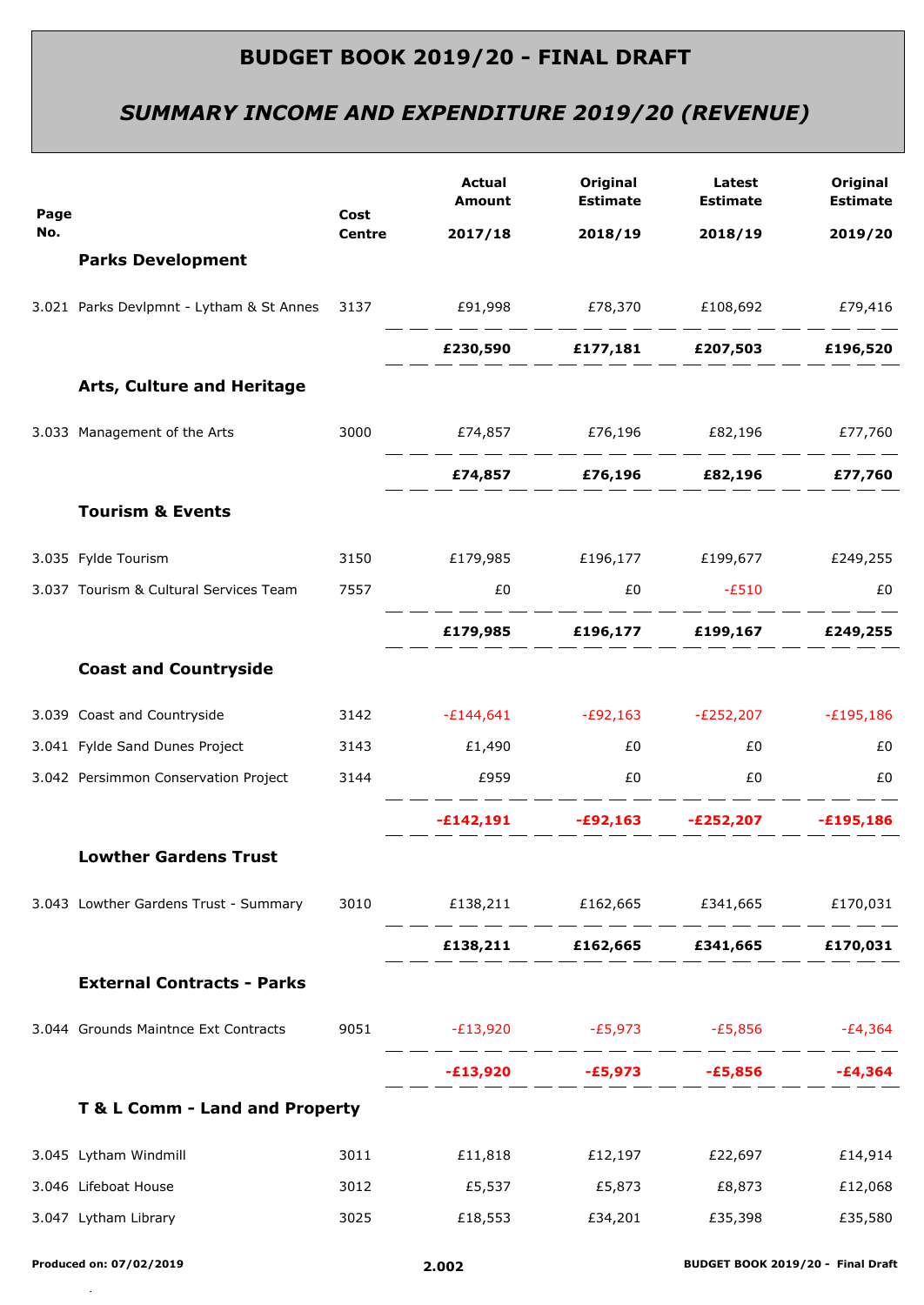# *SUMMARY INCOME AND EXPENDITURE 2019/20 (REVENUE)*

| Page |                                    | Cost   | Actual<br>Amount | Original<br><b>Estimate</b> | Latest<br><b>Estimate</b> | Original<br><b>Estimate</b> |
|------|------------------------------------|--------|------------------|-----------------------------|---------------------------|-----------------------------|
| No.  |                                    | Centre | 2017/18          | 2018/19                     | 2018/19                   | 2019/20                     |
|      | T & L Comm - Land and Property     |        |                  |                             |                           |                             |
|      | 3.048 Fairhaven Cafe               | 3805   | $-E18,447$       | $-£15,711$                  | $-£15,711$                | $-E15,635$                  |
|      | 3.049 Fairhaven Kiosk              | 3816   | $-E877$          | $-E693$                     | $-E693$                   | $-E613$                     |
|      | 3.050 Depot - Orders Lane, Kirkham | 7804   | £0               | £0                          | $-E5,106$                 | £0                          |
|      | 3.051 Depot - Ashton Gardens       | 7807   | £0               | £0                          | $-E6,322$                 | £0                          |
|      |                                    |        | £16,583          | £35,867                     | £39,136                   | £46,314                     |
|      | <b>COMMITTEE TOTAL</b>             |        | £2,058,619       | £2,156,023                  | £2,218,042                | £2,187,331                  |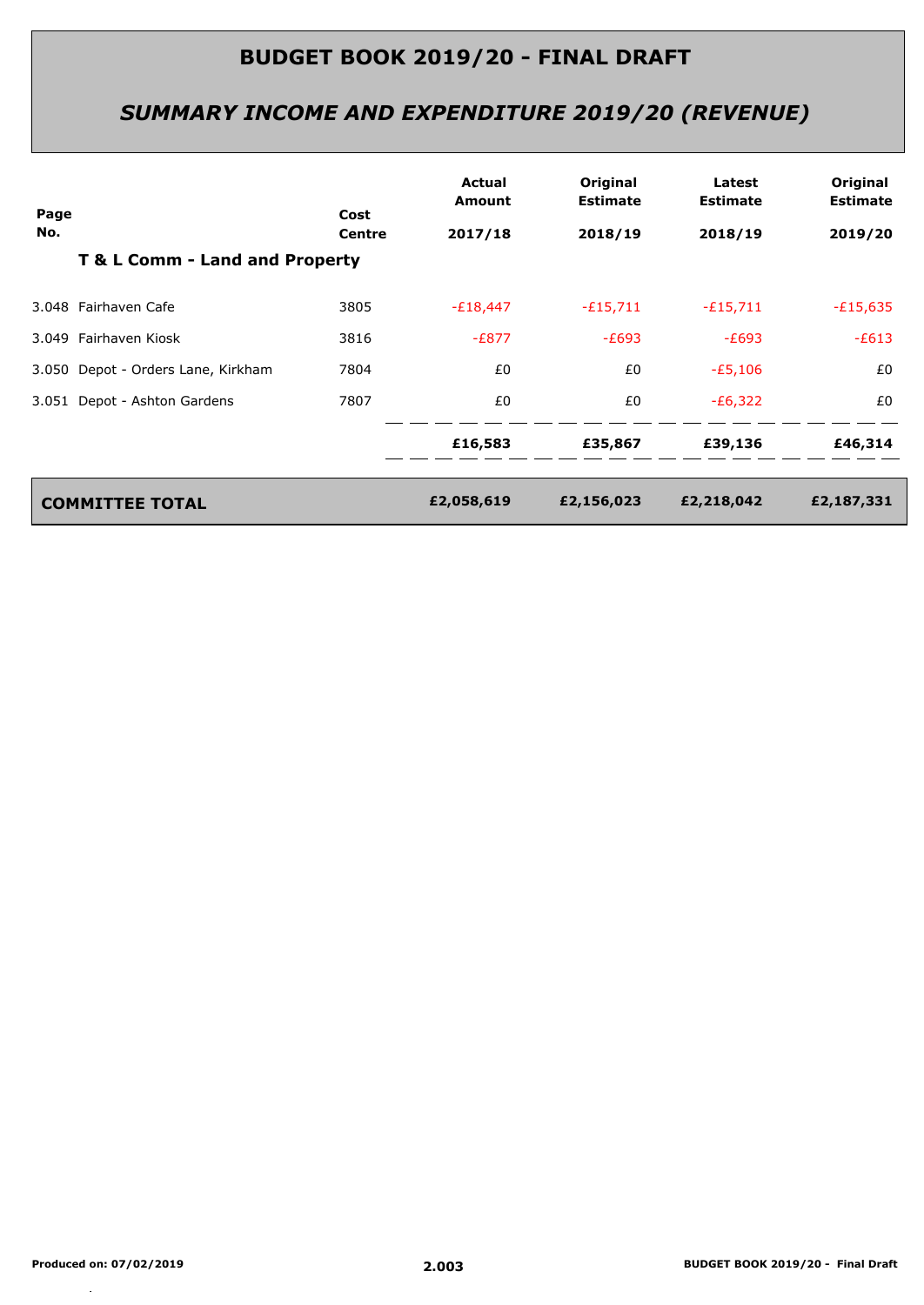# *SUMMARY INCOME AND EXPENDITURE 2019/20 (REVENUE)*

|             |                                       | Cost<br><b>Centre</b> | <b>Actual</b><br><b>Amount</b>                         | Original<br><b>Estimate</b>                                                                                                                                                                                                 | Latest<br><b>Estimate</b> | Original<br><b>Estimate</b> |
|-------------|---------------------------------------|-----------------------|--------------------------------------------------------|-----------------------------------------------------------------------------------------------------------------------------------------------------------------------------------------------------------------------------|---------------------------|-----------------------------|
| Page<br>No. |                                       |                       | 2017/18                                                | 2018/19                                                                                                                                                                                                                     | 2018/19                   | 2019/20                     |
|             | <b>Fleet Services - Depot Costs</b>   |                       |                                                        |                                                                                                                                                                                                                             |                           |                             |
|             | 4.001 Fleet Management Services       |                       | 7811 7811                                              |                                                                                                                                                                                                                             |                           |                             |
|             |                                       |                       |                                                        |                                                                                                                                                                                                                             |                           |                             |
|             | <b>Waste Management and Recycling</b> |                       |                                                        |                                                                                                                                                                                                                             |                           |                             |
|             | 4.003 Fylde Waste Schemes             |                       | 3470 £1,261,236 £1,962,744 £1,851,297 £2,034,338       |                                                                                                                                                                                                                             |                           |                             |
|             | 4.006 Trade Waste Service             |                       | 3472 - £73,230 - £187 - £25,187 - £3,895               |                                                                                                                                                                                                                             |                           |                             |
|             | 4.008 Operational Services Team       | 7607                  |                                                        | $E_0$ and $E_1$ and $E_2$ and $E_3$ and $E_4$ and $E_5$ and $E_6$ and $E_7$ and $E_8$ and $E_9$ and $E_9$ and $E_9$ and $E_9$ and $E_9$ and $E_9$ and $E_9$ and $E_9$ and $E_9$ and $E_9$ and $E_9$ and $E_9$ and $E_9$ and |                           | £0                          |
|             |                                       |                       |                                                        | £1,188,006 £1,962,557 £1,826,610 £2,030,443                                                                                                                                                                                 |                           |                             |
|             | <b>Public Toilet Provision</b>        |                       |                                                        |                                                                                                                                                                                                                             |                           |                             |
|             | 4.010 Public Conveniences             |                       | 3360 £193,075 £198,899 £192,921 £205,286               |                                                                                                                                                                                                                             |                           |                             |
|             |                                       |                       |                                                        | £193,075 £198,899 £192,921 £205,286                                                                                                                                                                                         |                           |                             |
|             | <b>Amenity Cleansing</b>              |                       |                                                        |                                                                                                                                                                                                                             |                           |                             |
|             | 4.011 Highways Cleansing              |                       | 3450   £949,200   £1,030,498   £1,051,879   £1,074,602 |                                                                                                                                                                                                                             |                           |                             |
|             |                                       |                       |                                                        | £949,200 £1,030,498 £1,051,879 £1,074,602                                                                                                                                                                                   |                           |                             |
|             | <b>Car Parking</b>                    |                       |                                                        |                                                                                                                                                                                                                             |                           |                             |
|             | 4.013 Car Parks General               | 4355                  | £78,122                                                | £85,131                                                                                                                                                                                                                     | £87,810                   | £90,163                     |
|             | 4.014 North Promenade Car Park        | 4356                  | $-E41,036$                                             | $-E41,850$                                                                                                                                                                                                                  | $-£67,307$                | $-£41,519$                  |
|             | 4.015 Stanner Bank Car Park           | 4357                  | $-E21,030$                                             | £3,700                                                                                                                                                                                                                      | $-E11,300$                | £3,872                      |
|             | 4.016 St Pauls Ave Car Park           | 4358                  | $-E946$                                                | £3,601                                                                                                                                                                                                                      | $-E1,399$                 | £3,776                      |
|             | 4.017 The Island Car Park             | 4359                  | $-E56,262$                                             | $-E49,706$                                                                                                                                                                                                                  | $-E55,285$                | $-E54,333$                  |
|             | 4.018 Fairhaven Road Car Park         | 4360                  | $-E17,195$                                             | $-E15,575$                                                                                                                                                                                                                  | $-E15,971$                | $-E15,262$                  |
|             | 4.019 Lytham Station Car Park         | 4361                  | $-E27,900$                                             | $-E26,504$                                                                                                                                                                                                                  | $-E26,878$                | $-E26,200$                  |
|             | 4.020 Pleasant Street Car Park        | 4362                  | $-E125,220$                                            | $-E121,569$                                                                                                                                                                                                                 | $-E123,806$               | $-E120,749$                 |
|             | 4.021 Wood Street Car Park            | 4363                  | $-E13,426$                                             | $-E18,802$                                                                                                                                                                                                                  | $-E14,176$                | $-E13,497$                  |
|             | 4.022 Lytham Green Car Park           | 4364                  | $-E97,241$                                             | $-£96,079$                                                                                                                                                                                                                  | $-E95,973$                | $-E95,013$                  |
|             | 4.023 North Beach Car Park            | 4365                  | $-E3,288$                                              | $-E2,645$                                                                                                                                                                                                                   | $-E2,939$                 | $-E2,367$                   |
|             | 4.024 Eagles Court Car Park           | 4367                  | £3,702                                                 | £0                                                                                                                                                                                                                          | £0                        | £0                          |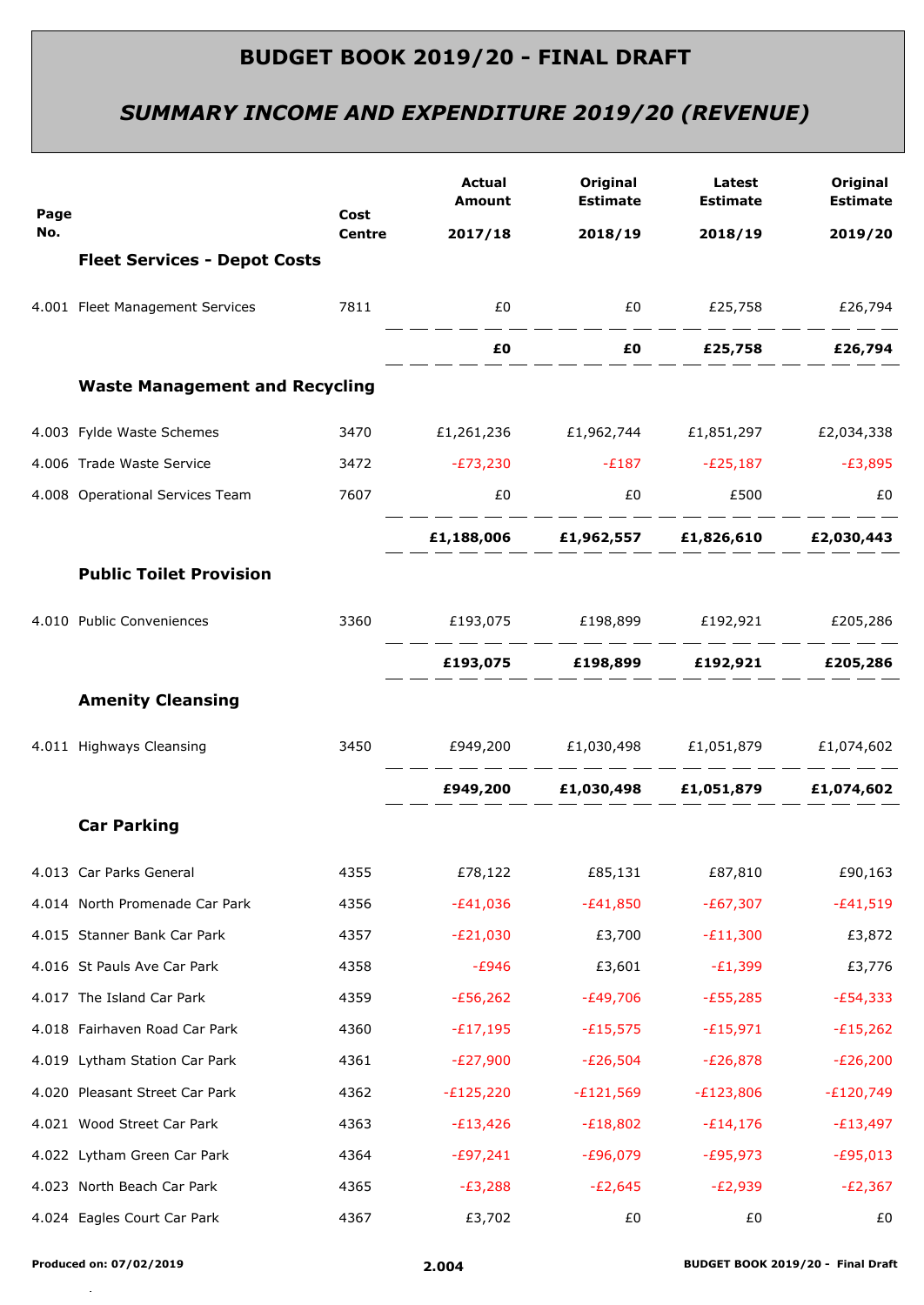# *SUMMARY INCOME AND EXPENDITURE 2019/20 (REVENUE)*

| Page |                                            | Cost          | <b>Actual</b><br>Amount                          | Original<br><b>Estimate</b>                                                                                                                     | Latest<br><b>Estimate</b> | Original<br><b>Estimate</b> |
|------|--------------------------------------------|---------------|--------------------------------------------------|-------------------------------------------------------------------------------------------------------------------------------------------------|---------------------------|-----------------------------|
| No.  | <b>Car Parking</b>                         | <b>Centre</b> | 2017/18                                          | 2018/19                                                                                                                                         | 2018/19                   | 2019/20                     |
|      |                                            |               |                                                  |                                                                                                                                                 |                           |                             |
|      | 4.025 Mill Street Car Park                 | 4368          | £9,061                                           | £0                                                                                                                                              | £0                        | £0                          |
|      | 4.026 Orders Lane Car Park                 | 4369          | £3,305                                           | £2,679                                                                                                                                          | £0                        | £0                          |
|      | 4.027 St Albans Rd Car Park                | 4370          | £4,758                                           | £4,765                                                                                                                                          | £4,703                    | £4,923                      |
|      | 4.028 St Annes Square Car Park             | 4371          | $-E62,892$                                       | $-E70,746$                                                                                                                                      | $-E72,084$                | $-E62,694$                  |
|      | 4.029 Public Offices Car Park              | 4372          | $-E565$                                          | £2,698                                                                                                                                          | $-E2,302$                 | £307                        |
|      | 4.030 Town Hall Car Park                   | 4373          | $-E382$                                          | £4,110                                                                                                                                          | -£890                     | $-E769$                     |
|      | 4.031 Off-Street Parking Enforcement       | 4390          | £47,480                                          | £39,673                                                                                                                                         | £39,673                   | £40,338                     |
|      |                                            |               |                                                  | -£320,957 -£297,119 -£358,124                                                                                                                   |                           | $-E289,024$                 |
|      | <b>Land Charges</b>                        |               |                                                  |                                                                                                                                                 |                           |                             |
|      | 4.032 Land Charges                         | 2600          |                                                  |                                                                                                                                                 |                           |                             |
|      |                                            |               |                                                  |                                                                                                                                                 |                           | £84,841                     |
|      | <b>Customer Access, ICT and Website</b>    |               |                                                  |                                                                                                                                                 |                           |                             |
|      | 4.034 Computer Services                    | 7035          | £0                                               | £0                                                                                                                                              | £32,000                   | £0                          |
|      | 4.036 Customer Services Attendants         | 7075          | £0                                               | £0                                                                                                                                              | £0                        | £0                          |
|      | 4.037 Customer Services Assistants         | 7132          | £0                                               | £0                                                                                                                                              | £0                        | £0                          |
|      | 4.039 Customer Services Specialists        | 7170          | £0                                               | £0                                                                                                                                              | $-E4,500$                 | £0                          |
|      |                                            |               | £0                                               | <b>ED E27,500</b>                                                                                                                               |                           | £Ο                          |
|      | <b>Coastal Defences</b>                    |               |                                                  |                                                                                                                                                 |                           |                             |
|      | 4.041 Coast Protection                     |               | 3280   £84,371   £118,860   £118,860   £121,143  |                                                                                                                                                 |                           |                             |
|      |                                            |               |                                                  | £84,371 £118,860 £118,860 £121,143                                                                                                              |                           |                             |
|      | <b>Dog Control</b>                         |               |                                                  |                                                                                                                                                 |                           |                             |
|      | 4.042 Dog Control                          |               | 3339   £142,155   £116,384   £116,384   £105,271 |                                                                                                                                                 |                           |                             |
|      |                                            |               |                                                  | للمسار المسار المسار المسار المسار المسار المسار المسار المسار المسار المسار المسار المسار المسار المسار<br>£142,155 £116,384 £116,384 £105,271 |                           |                             |
|      | <b>Footway Lighting &amp; Bus Shelters</b> |               |                                                  |                                                                                                                                                 |                           |                             |
|      |                                            |               |                                                  |                                                                                                                                                 |                           |                             |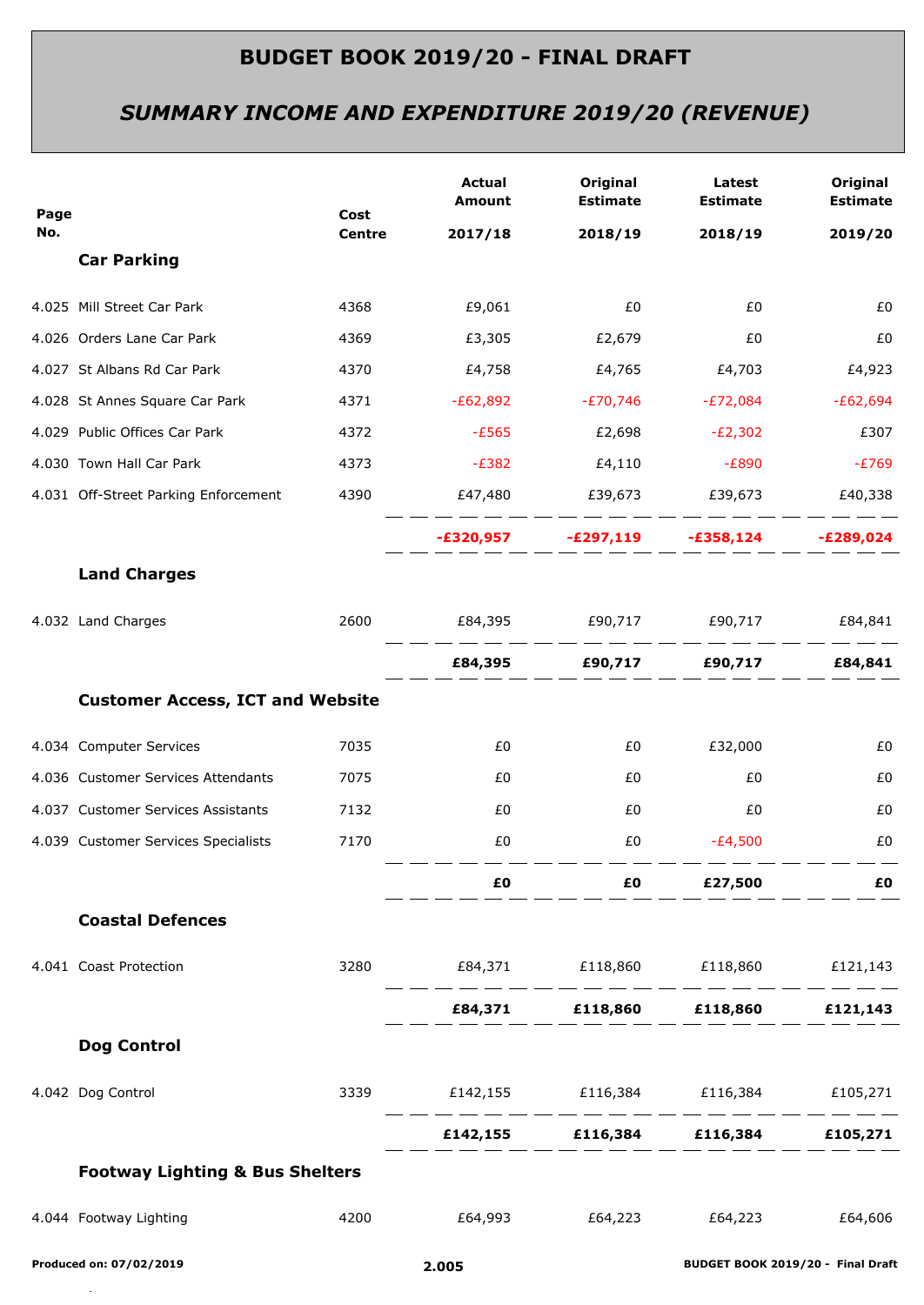# *SUMMARY INCOME AND EXPENDITURE 2019/20 (REVENUE)*

| Page |                                            | Cost          | <b>Actual</b><br>Amount               | Original<br><b>Estimate</b> | Latest<br><b>Estimate</b>         | Original<br><b>Estimate</b> |
|------|--------------------------------------------|---------------|---------------------------------------|-----------------------------|-----------------------------------|-----------------------------|
| No.  |                                            | <b>Centre</b> | 2017/18                               | 2018/19                     | 2018/19                           | 2019/20                     |
|      | <b>Footway Lighting &amp; Bus Shelters</b> |               |                                       |                             |                                   |                             |
|      | 4.045 Bus Shelters                         |               | 4411 E19,267 E19,886 E19,886 E20,144  |                             |                                   |                             |
|      |                                            |               |                                       |                             | £84,260 £84,109 £84,109 £84,750   |                             |
|      | <b>Transport Planning</b>                  |               |                                       |                             |                                   |                             |
|      | 4.046 Concessionary Travel                 | 4400          |                                       |                             | £1,136 $£1,046$ $£1,046$ $£1,045$ |                             |
|      | 4.047 Public Transport Support             | 4410          |                                       | $£1,391$ $£1,919$           |                                   | £1,463 £1,550               |
|      |                                            |               |                                       | £2,527 £2,965 £2,509        |                                   | £2,595                      |
|      | <b>Emergency Planning</b>                  |               |                                       |                             |                                   |                             |
|      | 4.048 Emergency Planning                   | 2500          | £42,584   £37,634   £37,634   £40,007 |                             |                                   |                             |
|      |                                            |               |                                       |                             | £42,584 £37,634 £37,634 £40,007   |                             |
|      | <b>Op Mgt Comm-Land and Property</b>       |               |                                       |                             |                                   |                             |
|      | 4.049 Drain Clearing                       | 3117          | £5,490                                | £6,056                      | £8,056                            | £7,690                      |
|      | 4.050 Pumping Stations                     | 3338          | £28,186                               | £28,119                     | £28,119                           | £28,592                     |
|      | 4.051 Surface Water Management             | 3400          | £37,036                               | £40,362                     | £47,362                           | £43,409                     |
|      | 4.052 St Annes Square (Maintenance)        | 3822          | £49,825                               | £47,071                     | £54,471                           | £55,822                     |
|      | 4.053 Street Seats, Name Plates & Signs    | 4165          | £28,191                               | £29,481                     | £29,481                           | £30,392                     |
|      | 4.054 Highways and Footways                | 4175          | £25,121                               | £29,415                     | £29,415                           | £30,253                     |
|      | 4.055 Property Management Team             | 7050          | £0                                    | £0                          | £8,175                            | £0                          |
|      | 4.057 Tech Serv - Eng & Bldng Team         | 7700          | £0                                    | £0                          | $-E1,751$                         | £0                          |
|      | 4.059 Depot - Snowdon Road                 | 7806          | £0                                    | £0                          | $-E2,690$                         | £0                          |
|      |                                            |               | £173,848                              | £180,504                    | £200,638                          | £196,158                    |
|      | <b>COMMITTEE TOTAL</b>                     |               | £2,623,464                            | £3,526,008                  | £3,417,395                        | £3,682,866                  |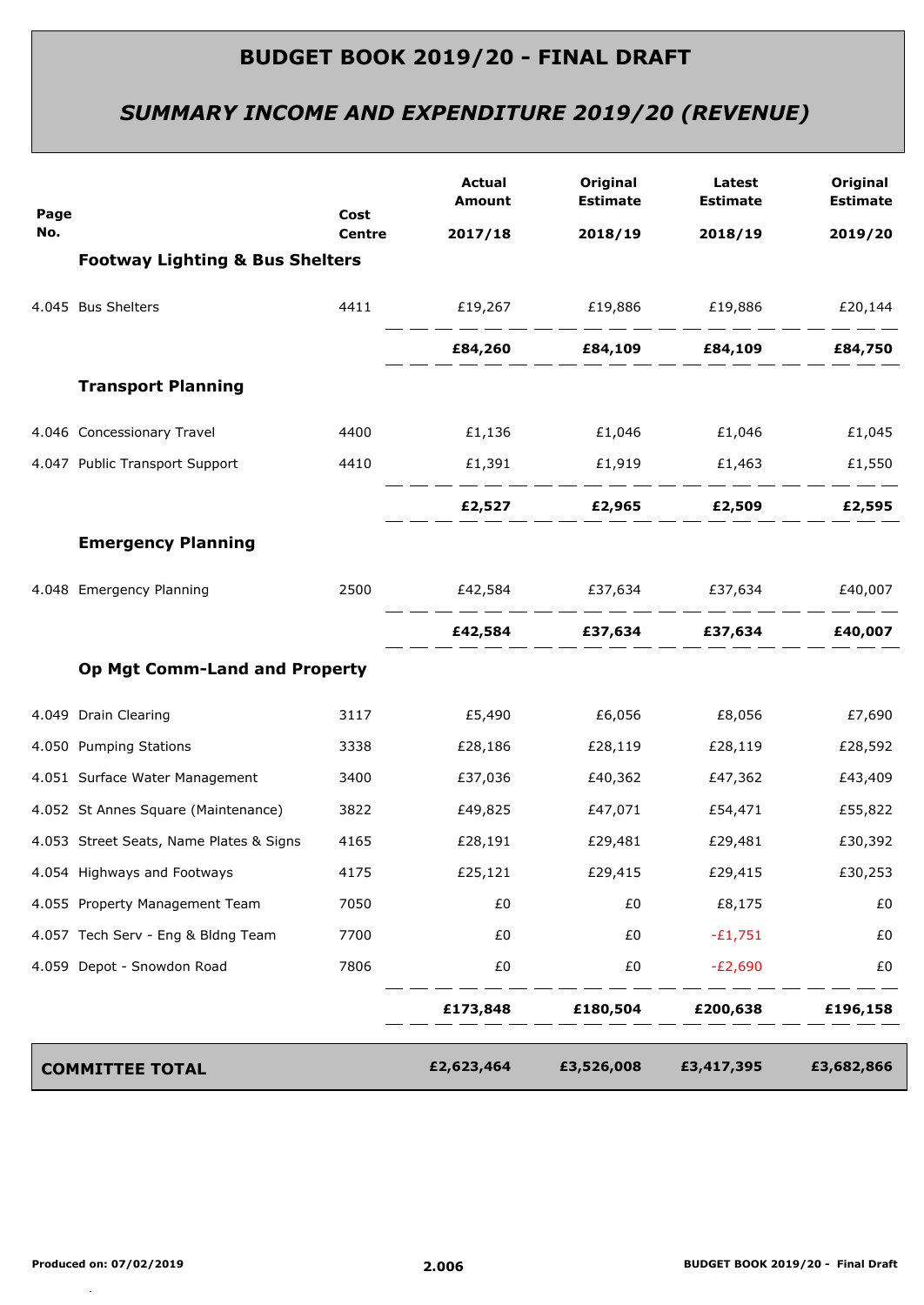# *SUMMARY INCOME AND EXPENDITURE 2019/20 (REVENUE)*

| Page |                                           | Cost          | <b>Actual</b><br>Amount                  | Original<br><b>Estimate</b>                                                                                                                                                                                                                                                 | Latest<br><b>Estimate</b> | Original<br><b>Estimate</b> |
|------|-------------------------------------------|---------------|------------------------------------------|-----------------------------------------------------------------------------------------------------------------------------------------------------------------------------------------------------------------------------------------------------------------------------|---------------------------|-----------------------------|
| No.  |                                           | <b>Centre</b> | 2017/18                                  | 2018/19                                                                                                                                                                                                                                                                     | 2018/19                   | 2019/20                     |
|      | <b>Hsng, Homelsness &amp; Hsng Advice</b> |               |                                          |                                                                                                                                                                                                                                                                             |                           |                             |
|      | 5.001 Housing Strategy                    | 5000          | £85,695                                  | £67,235                                                                                                                                                                                                                                                                     | £67,235                   | £52,139                     |
|      | 5.002 Registered Social Landlords         | 5050          | £28,793                                  | £19,778                                                                                                                                                                                                                                                                     | £19,778                   | £15,674                     |
|      | 5.003 Housing Advice                      | 5100          | £61,849                                  | £64,592                                                                                                                                                                                                                                                                     | £64,592                   | £73,681                     |
|      | 5.004 Homelessness                        | 5270          | £131,801                                 | £96,795                                                                                                                                                                                                                                                                     | £84,683                   | £135,870                    |
|      | 5.006 Mortgage Repossessions              | 5271          | £0                                       | £0                                                                                                                                                                                                                                                                          | £0                        | £0                          |
|      | 5.007 Community Housing Fund              | 5272          | £728                                     | £0                                                                                                                                                                                                                                                                          | £425                      | £0                          |
|      | 5.008 Supporting People                   | 5450          |                                          | £3,557 £3,232                                                                                                                                                                                                                                                               | £3,232 £17,401            |                             |
|      | 5.009 Housing Team                        | 7750          | £0                                       | £0                                                                                                                                                                                                                                                                          | £83                       | £0                          |
|      |                                           |               |                                          | <u> 1990 - 1991 - 1992 - 1992 - 1992 - 1992 - 1992 - 1992 - 1993 - 1994 - 1994 - 1994 - 1994 - 1994 - 1994 - 1994 - 1994 - 1994 - 1994 - 1994 - 1994 - 1994 - 1994 - 1994 - 1994 - 1994 - 1994 - 1994 - 1994 - 1994 - 1994 - 199</u><br>£312,424 £251,632 £240,028 £294,765 |                           |                             |
|      | <b>Health Development &amp; Promotion</b> |               |                                          |                                                                                                                                                                                                                                                                             |                           |                             |
|      | 5.011 Public Health Improvement           | 3331          | £669                                     | £553                                                                                                                                                                                                                                                                        | £553                      | £21,407                     |
|      | 5.012 Smoke Free Premises                 | 3355          | £249                                     | £1,666                                                                                                                                                                                                                                                                      | £1,666                    | £1,716                      |
|      | 5.013 Healthy New Towns Project           | 6200          | $-E1,817$ $E1,130$                       |                                                                                                                                                                                                                                                                             | £1,130                    | £0                          |
|      |                                           |               |                                          | $-£899$ $£3,349$ $£3,349$ $£23,123$                                                                                                                                                                                                                                         |                           |                             |
|      | DFGs, Enrgy Effncy & Hsng Stds            |               |                                          |                                                                                                                                                                                                                                                                             |                           |                             |
|      | 5.014 Energy Efficiency                   | 5001          |                                          | £27,876 £25,565                                                                                                                                                                                                                                                             | £25,565                   | £17,036                     |
|      | 5.015 Housing Standards                   | 5200          | £148,802                                 | £182,184                                                                                                                                                                                                                                                                    | £58,043                   | £107,195                    |
|      |                                           |               |                                          | £176,678 £207,749 £83,608 £124,231                                                                                                                                                                                                                                          |                           |                             |
|      | <b>Community Safety (incl CCTV)</b>       |               |                                          |                                                                                                                                                                                                                                                                             |                           |                             |
|      | 5.017 Comm Safety - Delivery Costs        |               | 3379 £131,277 £126,990 £126,990 £128,686 |                                                                                                                                                                                                                                                                             |                           |                             |
|      | 5.019 Community Safety Initiatives        | 3380          | £0                                       | £0                                                                                                                                                                                                                                                                          | $-E400$                   | £0                          |
|      |                                           |               |                                          | £131,277 £126,990 £126,590 £128,686                                                                                                                                                                                                                                         |                           |                             |
|      | Env Hith, Protectn & Sustnbly             |               |                                          |                                                                                                                                                                                                                                                                             |                           |                             |
|      | 5.020 Pollution Control                   | 3330          | £109,162                                 |                                                                                                                                                                                                                                                                             | £86,491 £86,491           | £89,940                     |
|      | 5.021 Other Public Health Risk            | 3334          | £91,439                                  |                                                                                                                                                                                                                                                                             | £50,126 £50,126           | £52,108                     |
|      | 5.022 Local Air Pollution Control         | 3335          | £16,636                                  | £10,661                                                                                                                                                                                                                                                                     | £10,661                   | £11,119                     |
|      |                                           |               |                                          |                                                                                                                                                                                                                                                                             |                           |                             |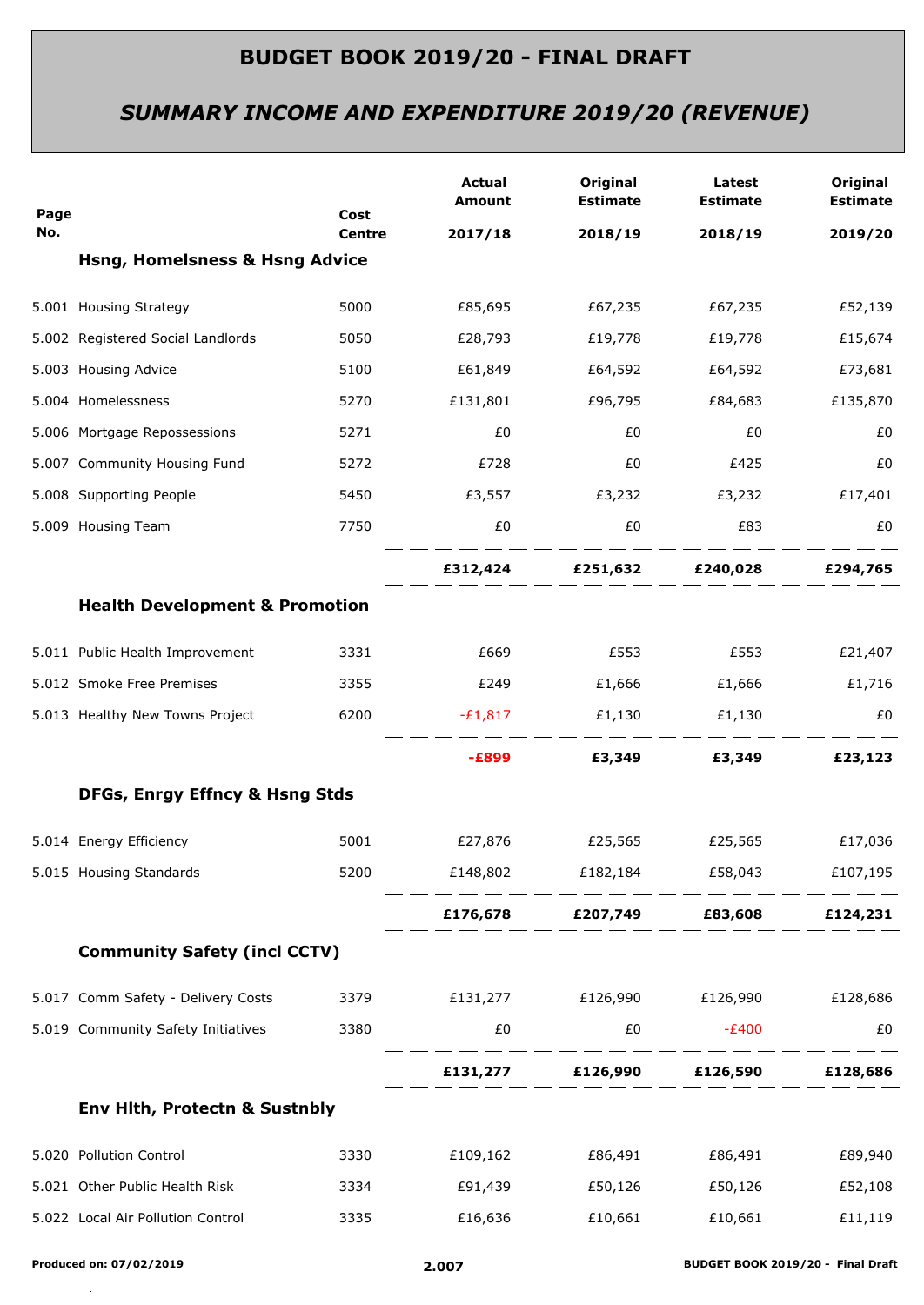# *SUMMARY INCOME AND EXPENDITURE 2019/20 (REVENUE)*

| Page |                                          | Cost<br><b>Centre</b> | <b>Actual</b><br>Amount                          | Original<br><b>Estimate</b>                                                                                                                          | Latest<br><b>Estimate</b> | Original<br><b>Estimate</b> |
|------|------------------------------------------|-----------------------|--------------------------------------------------|------------------------------------------------------------------------------------------------------------------------------------------------------|---------------------------|-----------------------------|
| No.  |                                          |                       | 2017/18                                          | 2018/19                                                                                                                                              | 2018/19                   | 2019/20                     |
|      | <b>Env Hith, Protectn &amp; Sustnbly</b> |                       |                                                  |                                                                                                                                                      |                           |                             |
|      | 5.023 Environmental Protection Team      | 7602                  | £0                                               | EO                                                                                                                                                   | £200                      | £0                          |
|      | 5.025 Environmental Health Management    | 7609                  | £0                                               | EO <sub>1</sub>                                                                                                                                      | £0                        | £0                          |
|      |                                          |                       |                                                  | £217,237 £147,278 £147,478 £153,167                                                                                                                  |                           |                             |
|      | <b>Cemetery and Crematorium</b>          |                       |                                                  |                                                                                                                                                      |                           |                             |
|      | 5.026 Cemetery and Crematorium           |                       | 3258 - £702,298 - £716,608 - £571,103 - £714,219 |                                                                                                                                                      |                           |                             |
|      |                                          |                       |                                                  | المسار المسار المسار المسار المسار المسار المسار المسار المسار المسار المسار المسار المسار المسار المسارا<br>-£702,298 -£716,608 -£571,103 -£714,219 |                           |                             |
|      | <b>Food Hygiene</b>                      |                       |                                                  |                                                                                                                                                      |                           |                             |
|      | 5.029 Food Safety Compliance             | 3300                  |                                                  | £206,880 £194,901 £191,605                                                                                                                           |                           | £203,948                    |
|      | 5.030 Infectious Disease Control         | 3333                  | £14,109   £15,159   £15,159   £15,824            |                                                                                                                                                      |                           |                             |
|      | 5.031 Commercial Team                    | 7601                  | £0                                               | £0                                                                                                                                                   | £200                      | £0                          |
|      |                                          |                       |                                                  | __ __ __ __ __ __ __ __ __<br>£220,989 £210,060 £206,964 £219,772                                                                                    |                           |                             |
|      | <b>Pest Control</b>                      |                       |                                                  |                                                                                                                                                      |                           |                             |
|      | 5.033 Pest Control                       |                       | 3325    £32,763    £30,118    £30,118    £31,074 |                                                                                                                                                      |                           |                             |
|      |                                          |                       |                                                  | £32,763 £30,118 £30,118 £31,074                                                                                                                      |                           |                             |
|      | <b>Community Grants</b>                  |                       |                                                  |                                                                                                                                                      |                           |                             |
|      | 5.035 Community Grants                   | 2700                  |                                                  | £164,162   £165,905   £163,905                                                                                                                       |                           | £165,262                    |
|      |                                          |                       |                                                  | £164,162 £165,905 £163,905 £165,262                                                                                                                  |                           |                             |
|      | Licensing                                |                       |                                                  |                                                                                                                                                      |                           |                             |
|      | 5.036 Taxi Licensing                     | 3350                  | $-E752$                                          | £7,043                                                                                                                                               | £22,557                   | £12,907                     |
|      | 5.037 Miscellaneous Licensing            | 3351                  | £18,420                                          | £17,605                                                                                                                                              | £17,605                   | £20,846                     |
|      | 5.038 Residential Park Homes Licensing   | 3352                  | £6,451                                           | £14,270                                                                                                                                              | £14,270                   | £15,725                     |
|      | 5.039 Licensing Act 2003                 | 3353                  | $-E26,413$                                       | $-E15,326$                                                                                                                                           | $-E15,693$                | $-E12,477$                  |
|      | 5.040 Gambling Act 2005                  | 3354                  | £7,479                                           | £7,852                                                                                                                                               | £7,852                    | £7,799                      |
|      | 5.041 Touring Park Licensing             | 3356                  | £5,319                                           | £5,310                                                                                                                                               | £5,310                    | £6,150                      |
|      | 5.042 Licensing Team                     | 7605                  | £0                                               | £0                                                                                                                                                   | $-E1,214$                 | £0                          |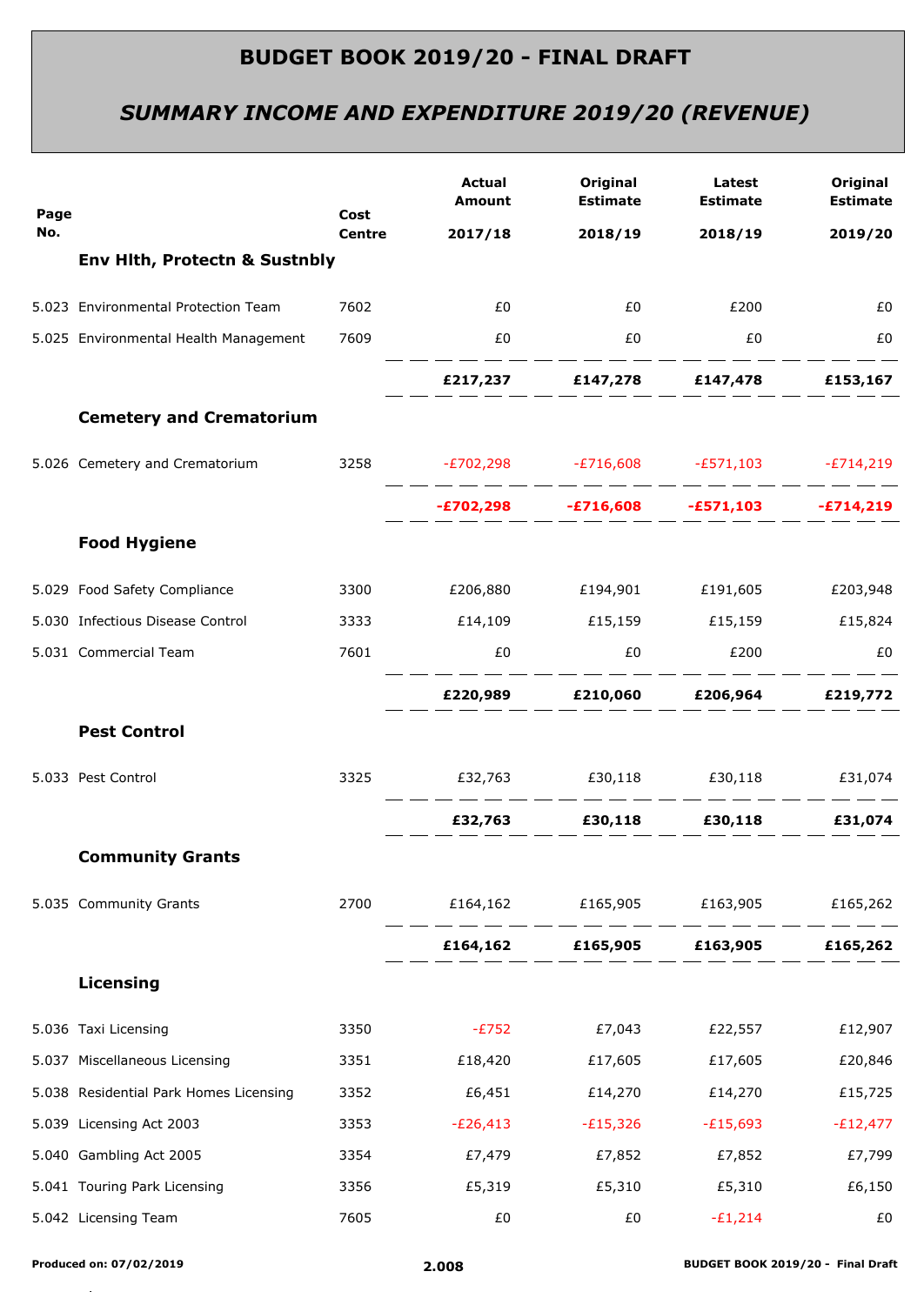# *SUMMARY INCOME AND EXPENDITURE 2019/20 (REVENUE)*

|             |                                      |                | Actual<br>Amount                      | Original<br><b>Estimate</b> | Latest<br><b>Estimate</b> | Original<br><b>Estimate</b> |
|-------------|--------------------------------------|----------------|---------------------------------------|-----------------------------|---------------------------|-----------------------------|
| Page<br>No. |                                      | Cost<br>Centre | 2017/18                               | 2018/19                     | 2018/19                   | 2019/20                     |
|             |                                      |                | £10,504                               |                             | £36,754 £50,687           | £50,950                     |
|             | <b>Workplace Health &amp; Safety</b> |                |                                       |                             |                           |                             |
|             | 5.044 Health & Safety Compliance     | 3332           |                                       |                             |                           | £68,658                     |
|             |                                      |                | £101,615                              |                             | £74,132 £74,132           | £68,658                     |
|             | <b>Community Development</b>         |                |                                       |                             |                           |                             |
|             | 5.045 Partnership Support            |                | 3384    £31,301    £41,130    £41,130 |                             |                           | £64,884                     |
|             |                                      |                | £31,301                               |                             | £41,130 £41,130           | £64,884                     |
|             | <b>COMMITTEE TOTAL</b>               |                | £695,750                              | £578,489                    | £596,886                  | £610,353                    |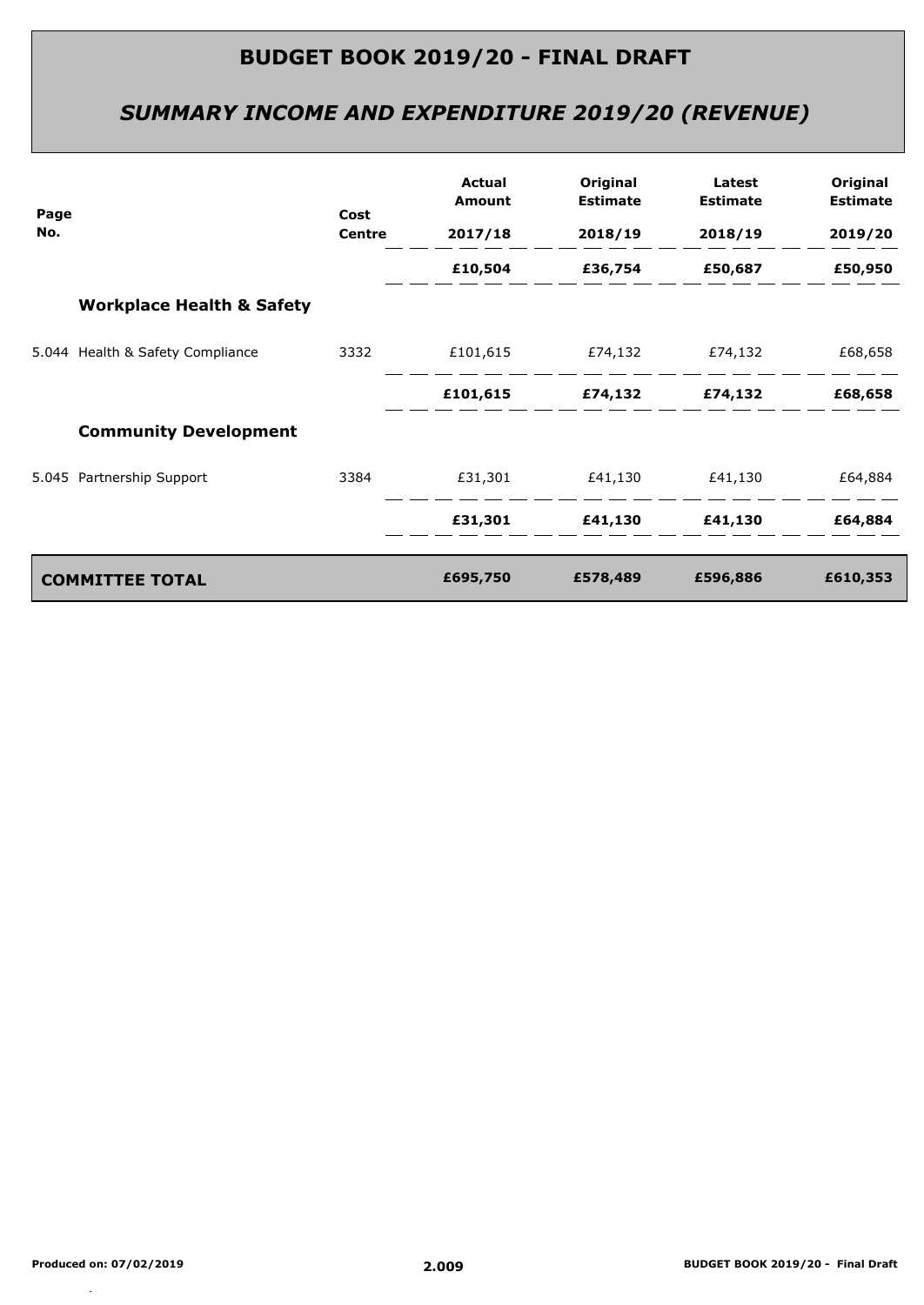# *SUMMARY INCOME AND EXPENDITURE 2019/20 (REVENUE)*

| Page |                                      | Cost<br><b>Centre</b> | <b>Actual</b><br><b>Amount</b> | Original<br><b>Estimate</b> | Latest<br><b>Estimate</b>                 | Original<br><b>Estimate</b> |
|------|--------------------------------------|-----------------------|--------------------------------|-----------------------------|-------------------------------------------|-----------------------------|
| No.  |                                      |                       | 2017/18                        | 2018/19                     | 2018/19                                   | 2019/20                     |
|      | <b>Development Control</b>           |                       |                                |                             |                                           |                             |
|      | 6.001 Development Management         | 3605                  |                                | £100,316 £36,093            | £282,359                                  | £131,743                    |
|      | 6.003 Planning Appeals               | 3606                  | £195,868                       | £183,620                    | £183,620                                  | £156,046                    |
|      | 6.004 Planning Enforcement           | 3610                  |                                |                             |                                           |                             |
|      | 6.005 Development Management Team    | 7651                  | £0                             |                             | $£0$ $-£33,109$                           | £0                          |
|      |                                      |                       |                                |                             | £335,810 £281,623 £494,780 £344,134       |                             |
|      | <b>Local Development Framework</b>   |                       |                                |                             |                                           |                             |
|      | 6.007 Local Plan                     | 3608                  | £250,674                       |                             | £0      £24,000                           | £0                          |
|      | 6.008 Planning Policy                | 3655                  |                                |                             | £215,239   £333,758   £324,758   £352,973 |                             |
|      | 6.010 Planning Policy Team           | 7652                  | £0                             | £0                          | $E_0$                                     | £0                          |
|      |                                      |                       |                                |                             | £465,913 £333,758 £348,758 £352,973       |                             |
|      | <b>Economic Development Strategy</b> |                       |                                |                             |                                           |                             |
|      | 6.012 Town Centre Redevelopment      | 3800                  |                                |                             |                                           | £59,877                     |
|      | 6.013 Economic Regeneration          | 3802                  | £68,880                        |                             |                                           | £83,231                     |
|      | 6.014 Regeneration Team              | 7655                  | £0                             | £0                          | £0                                        | £0                          |
|      |                                      |                       |                                |                             | £131,694 £118,441 £118,441 £143,108       |                             |
|      | <b>Building Control</b>              |                       |                                |                             |                                           |                             |
|      | 6.016 Building Control               | 3550                  | $-E17,143$                     | £16,802                     | £18,902                                   | £12,461                     |
|      | 6.017 Building Control - Enforcement | 3555                  | £51,362                        | £60,183                     | £60,183                                   | £74,785                     |
|      | 6.018 Building Control - Other       | 3560                  | £71,591                        | £79,143                     | £79,491                                   | £96,773                     |
|      | 6.019 Building Control Team          | 7650                  | £0                             | £0                          | £5,263                                    | £0                          |
|      |                                      |                       | £105,810                       | £156,128                    | £163,839                                  | £184,019                    |
|      | <b>COMMITTEE TOTAL</b>               |                       | £1,039,227                     | £889,950                    | £1,125,818                                | £1,024,234                  |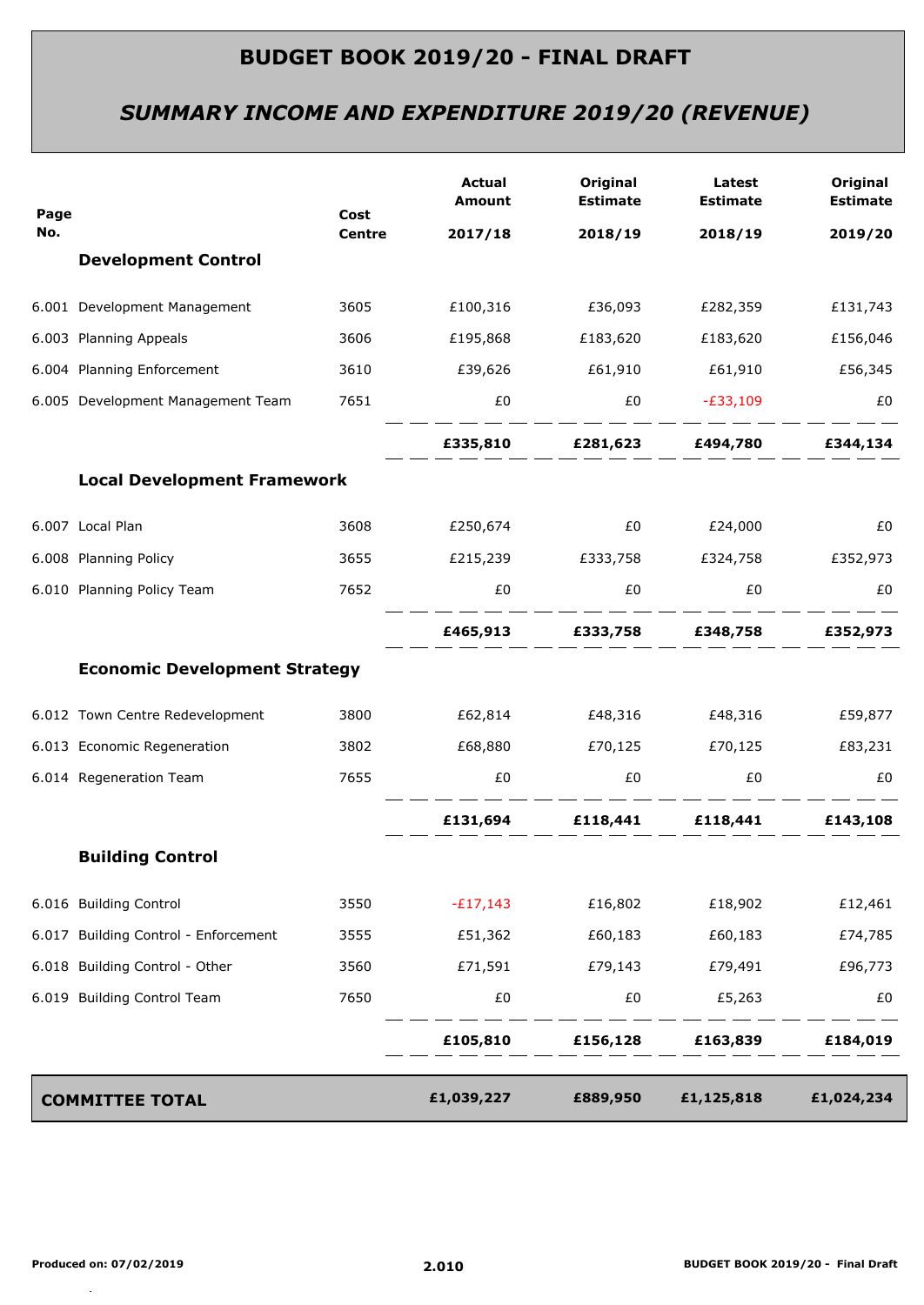# *SUMMARY INCOME AND EXPENDITURE 2019/20 (REVENUE)*

| Page |                                            | Cost          | <b>Actual</b><br><b>Amount</b>        | Original<br><b>Estimate</b> | Latest<br><b>Estimate</b>                 | Original<br><b>Estimate</b> |
|------|--------------------------------------------|---------------|---------------------------------------|-----------------------------|-------------------------------------------|-----------------------------|
| No.  |                                            | <b>Centre</b> | 2017/18                               | 2018/19                     | 2018/19                                   | 2019/20                     |
|      | <b>Revenues &amp; Benefits</b>             |               |                                       |                             |                                           |                             |
|      | 7.001 Council Tax Collection Costs         | 2300          |                                       |                             | £387,990    £441,675    £403,491          | £399,013                    |
|      | 7.002 Business Rates Administration        | 2303          | £99,275                               | £93,682                     | £120,113                                  | £104,781                    |
|      | 7.003 Rent Allowances                      | 5300          | -£36,966                              | £15,000                     | $-E185,000$                               | $-E135,000$                 |
|      | 7.004 Housing Benefit Admin                | 5350          |                                       |                             | £351,810   £342,726   £351,020   £365,749 |                             |
|      | 7.005 Revs & Bens Central Costs            | 7520          | £0                                    | £0                          | £6,250                                    | £0                          |
|      |                                            |               |                                       |                             | £802,108 £893,083 £695,874 £734,543       |                             |
|      | <b>Strategic Procurement</b>               |               |                                       |                             |                                           |                             |
|      | 7.006 Procurement Services                 | 7120          | £0                                    | £0                          | £0                                        | £0                          |
|      |                                            |               | £Ο                                    | £Ο                          | £0                                        | £Ο                          |
|      | <b>Mayoralty and Civic Functions</b>       |               |                                       |                             |                                           |                             |
|      | 7.007 Mayoralty                            |               |                                       |                             |                                           | £108,732                    |
|      | 7.008 Civic Events & Other Civic Costs     | 2011          | £23,330 $£20,405$ $£20,405$ $£20,065$ |                             |                                           |                             |
|      |                                            |               |                                       |                             | £165,321 £127,273 £128,139 £128,797       |                             |
|      | <b>Elections</b>                           |               |                                       |                             |                                           |                             |
|      | 7.009 Electoral Registration               | 2400          |                                       | £168,604 £156,244 £158,208  |                                           | £145,846                    |
|      | 7.010 Elections - Borough                  | 2401          | £19,151                               | £47,979                     | £59,986                                   | £177,708                    |
|      | 7.011 Elections - Parish                   | 2402          | £2,121                                | £18,146                     | £18,146                                   | £29,501                     |
|      | 7.012 Elections - Parliamentary            | 2403          | $-E2,909$                             | £1,821                      | $-E10,034$                                | £0                          |
|      | 7.013 Elections - LCC                      | 2405          | £49,634                               | £0                          | £0                                        | £0                          |
|      | 7.014 Elections - Other/Referendum         | 2406          | £24,533                               | £26,411                     | £26,411                                   | £0                          |
|      | 7.015 Elections - EU Referendum            | 2407          | $-E2,281$                             | £0                          | £0                                        | £0                          |
|      | 7.016 Electoral Services Team              | 7104          | £0                                    | £0                          | £0                                        | £0                          |
|      |                                            |               | £258,852                              | £250,601                    | £252,717                                  | £353,055                    |
|      | <b>Land and Property Gazetteer</b>         |               |                                       |                             |                                           |                             |
|      | 7.017 National Land and Property Gazetteer | 3680          | £7,988                                | £7,641                      | £7,641                                    | £8,243                      |
|      | 7.018 Local Land & Property Gazetteer      | 7082          | £0                                    | £0                          | £0                                        | £0                          |
|      |                                            |               |                                       |                             |                                           |                             |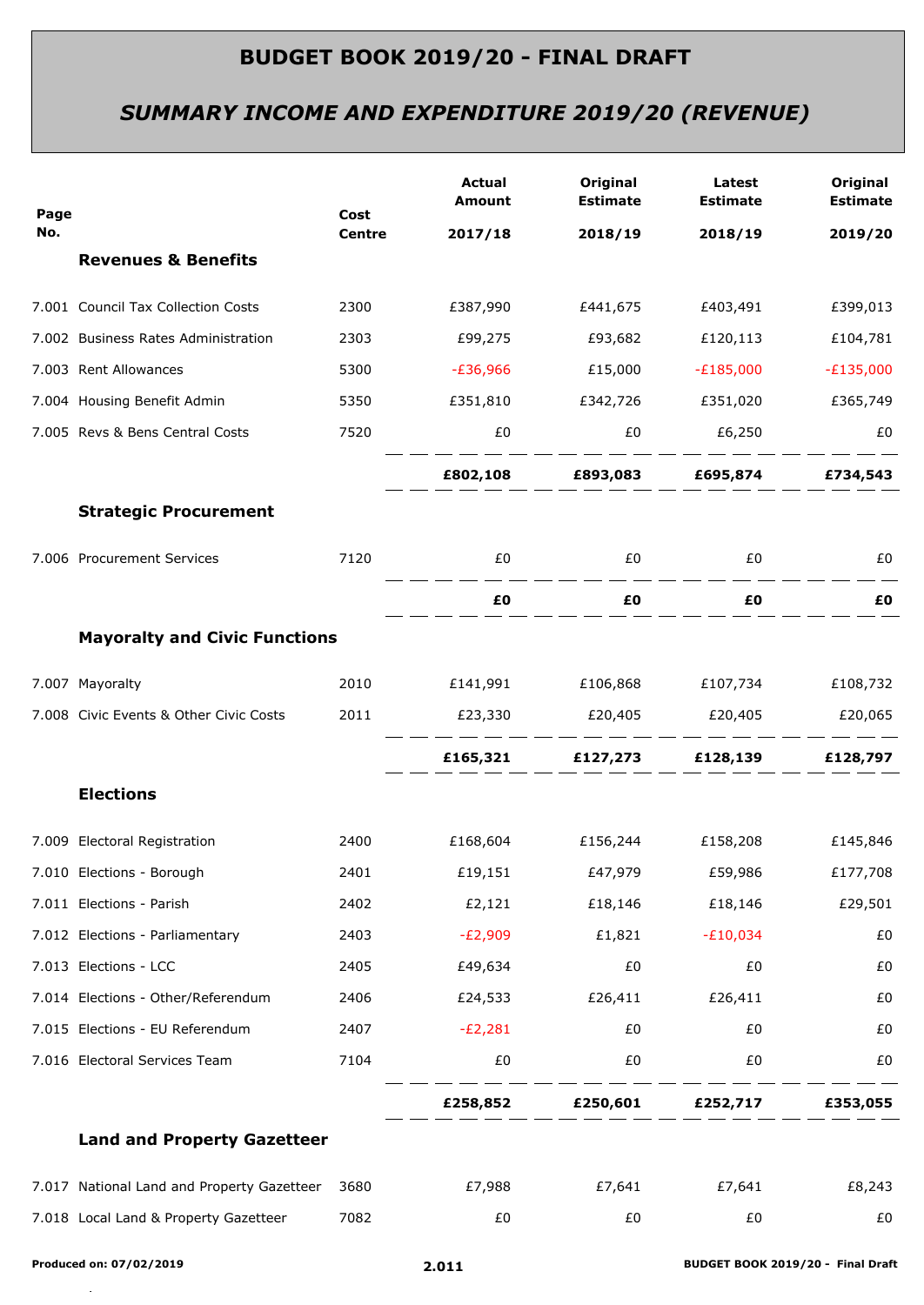# *SUMMARY INCOME AND EXPENDITURE 2019/20 (REVENUE)*

|             |                                         | Cost<br><b>Centre</b> | <b>Actual</b><br>Amount | Original<br><b>Estimate</b>                                                                                                                                                                                                    | Latest<br><b>Estimate</b>                   | Original<br><b>Estimate</b> |
|-------------|-----------------------------------------|-----------------------|-------------------------|--------------------------------------------------------------------------------------------------------------------------------------------------------------------------------------------------------------------------------|---------------------------------------------|-----------------------------|
| Page<br>No. |                                         |                       |                         |                                                                                                                                                                                                                                | 2017/18 2018/19 2018/19                     | 2019/20                     |
|             |                                         |                       |                         |                                                                                                                                                                                                                                | E7,988 E7,641 E7,641 E8,243                 |                             |
|             | <b>Accommodation Project</b>            |                       |                         |                                                                                                                                                                                                                                |                                             |                             |
|             | 7.020 Accommodation Project             |                       |                         |                                                                                                                                                                                                                                |                                             | £0                          |
|             |                                         |                       |                         |                                                                                                                                                                                                                                |                                             | £Ο                          |
|             | <b>Finance Comm-Land and Property</b>   |                       |                         |                                                                                                                                                                                                                                |                                             |                             |
|             | 7.021 Clockhouse Café - St Annes Square | 3160                  | £707                    |                                                                                                                                                                                                                                | -£8,964 -£8,964                             | $-E8,887$                   |
|             | 7.022 Miscellaneous Properties          | 3801                  | £27,199                 | £18,591                                                                                                                                                                                                                        | $-E9,602$                                   | $-£6,848$                   |
|             | 7.023 Pleasure Island/Salters Warf      | 3804                  | -£60,675                | -£42,738                                                                                                                                                                                                                       | -£42,738                                    | $-E39,395$                  |
|             | 7.024 5 St. Georges Road                | 3813                  | £13,482                 | £6,436                                                                                                                                                                                                                         | £6,042                                      | £7,648                      |
|             | 7.025 7 St. Georges Road                | 3814                  | £1,908                  | $-E2,615$                                                                                                                                                                                                                      | $-E2,615$                                   | $-E223$                     |
|             | 7.026 Carr Bridge Wood Caravan Site     | 3817                  | $-E27,201$              | $-E27,260$                                                                                                                                                                                                                     | $-E27,260$                                  | $-E27,183$                  |
|             | 7.027 288-289 Clifton Drive South       | 3818                  | £1,961                  | £3,219                                                                                                                                                                                                                         | £3,219                                      | £1,548                      |
|             | 7.028 5 Moor Street, Kirkham            | 3820                  | $-E3,103$               | $-E5,015$                                                                                                                                                                                                                      | $-£5,015$                                   | -£3,467                     |
|             | 7.029 Fairhaven Cottage                 | 3821                  | £0                      | £10,000                                                                                                                                                                                                                        | £7,000                                      | £10,000                     |
|             | 7.030 Town Hall                         | 7070                  | £0                      | £0                                                                                                                                                                                                                             | -£9,636                                     | £0                          |
|             | 7.032 St Annes Public Offices           | 7071                  | £0                      | £0 and the state of the state of the state of the state of the state of the state of the state of the state of the state of the state of the state of the state of the state of the state of the state of the state of the sta | $-E1,800$                                   | £0                          |
|             |                                         |                       |                         |                                                                                                                                                                                                                                | $-E45,721$ $-E48,346$ $-E91,369$ $-E66,807$ |                             |
|             | <b>Management Team</b>                  |                       |                         |                                                                                                                                                                                                                                |                                             |                             |
|             | 7.046 Chief Executive                   | 7000                  | £0                      | £0                                                                                                                                                                                                                             | £0                                          | £0                          |
|             | 7.061 Resources Directorate Mngmt Team  | 7101                  | £0                      | £0                                                                                                                                                                                                                             | £0                                          | £0                          |
|             | 7.070 Development Services Mgt Team     | 7654                  | £0                      | £0                                                                                                                                                                                                                             | £0                                          | £0                          |
|             |                                         |                       | £0                      | £0                                                                                                                                                                                                                             | £0                                          | £Ο                          |
|             | <b>Financial Services</b>               |                       |                         |                                                                                                                                                                                                                                |                                             |                             |
|             | 7.038 Finance Miscellaneous             | 2103                  | £157,682                | £1,959                                                                                                                                                                                                                         | £21,507                                     | £151,579                    |
|             | 7.040 Treasury Management               | 2105                  | £42,150                 | £38,452                                                                                                                                                                                                                        | £38,452                                     | £36,681                     |
|             | 7.041 Bank Charges                      | 2106                  | £77,654                 | £72,000                                                                                                                                                                                                                        | £72,000                                     | £72,000                     |
|             | 7.044 Retirement Benefits               | 2200                  | £105,127                | £112,000                                                                                                                                                                                                                       | £106,000                                    | £106,000                    |
|             | 7.045 Parish Council Expenses           | 2701                  | £4,923                  | £4,666                                                                                                                                                                                                                         | £4,666                                      | £5,079                      |
|             | Produced on: 07/02/2019                 |                       | 2.012                   |                                                                                                                                                                                                                                | BUDGET BOOK 2019/20 - Final Draft           |                             |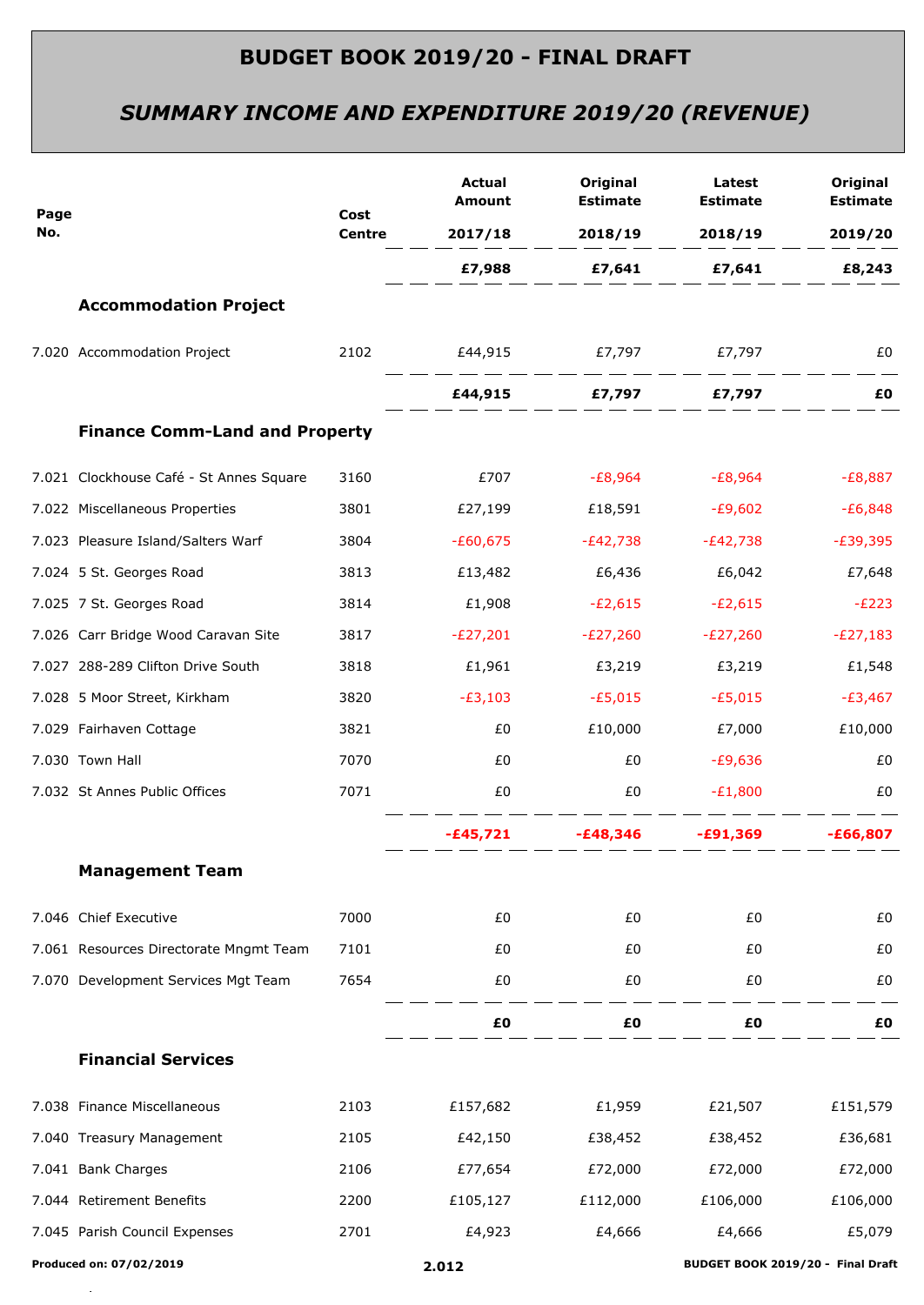# *SUMMARY INCOME AND EXPENDITURE 2019/20 (REVENUE)*

| Page |                                                     | Cost<br><b>Centre</b> | <b>Actual</b><br>Amount                    | Original<br><b>Estimate</b>                                                                                                                                                                                                    | Latest<br><b>Estimate</b> | Original<br><b>Estimate</b> |
|------|-----------------------------------------------------|-----------------------|--------------------------------------------|--------------------------------------------------------------------------------------------------------------------------------------------------------------------------------------------------------------------------------|---------------------------|-----------------------------|
| No.  |                                                     |                       | 2017/18                                    | 2018/19                                                                                                                                                                                                                        | 2018/19                   | 2019/20                     |
|      | <b>Financial Services</b>                           |                       |                                            |                                                                                                                                                                                                                                |                           |                             |
|      | 7.049 Accountancy Services (incl s151 Officer) 7021 |                       | £0                                         | £0                                                                                                                                                                                                                             | $-E23,500$                | £0                          |
|      | 7.051 Finance Administration                        | 7022                  | £0                                         | £8,486                                                                                                                                                                                                                         | £31,986                   | £0                          |
|      |                                                     |                       |                                            | £387,535 £237,563 £251,111                                                                                                                                                                                                     |                           | £371,339                    |
|      | Governance                                          |                       |                                            |                                                                                                                                                                                                                                |                           |                             |
|      | 7.033 Members Expenses                              | 2000                  | £346,665                                   | £373,630                                                                                                                                                                                                                       | £373,630                  | £398,660                    |
|      | 7.035 Member Development                            | 2002                  | £25,714                                    | £33,515                                                                                                                                                                                                                        | £33,515                   | £46,887                     |
|      | 7.039 External Audit Fees                           | 2104                  | £49,550                                    | £49,000                                                                                                                                                                                                                        | £43,000                   | £43,000                     |
|      | 7.042 Freedom Of Information                        | 2108                  | £81,017                                    | £77,763                                                                                                                                                                                                                        | £77,763                   | £98,560                     |
|      | 7.048 Executive & Mayoral Support Team              | 7001                  | £0                                         | £0                                                                                                                                                                                                                             | £0                        | £0                          |
|      | 7.053 Insurance & Risk Management                   | 7023                  | £0                                         | £0                                                                                                                                                                                                                             | £0                        | £0                          |
|      | 7.056 Head of Governance                            | 7080                  | £0                                         | £0                                                                                                                                                                                                                             | £0                        | £0                          |
|      | 7.057 Legal Services Team                           | 7081                  | £0                                         | £0                                                                                                                                                                                                                             | $-E10,000$                | £0                          |
|      | 7.059 Internal Audit                                | 7100                  | £0                                         | £0                                                                                                                                                                                                                             | £1,346                    | £0                          |
|      | 7.063 Democratic Team                               | 7103                  | £0                                         | £0                                                                                                                                                                                                                             | £0                        | £0                          |
|      | 7.068 Corporate Fraud Service                       | 7134                  | £0                                         | £0                                                                                                                                                                                                                             | $-E3,442$                 | £0                          |
|      | 7.069 Corporate Safety Team                         | 7603                  | £0                                         | £0                                                                                                                                                                                                                             | £0                        | £0                          |
|      |                                                     |                       | £502,946                                   | £533,908                                                                                                                                                                                                                       | £515,812                  | £587,107                    |
|      | <b>Human Resources and Payroll</b>                  |                       |                                            |                                                                                                                                                                                                                                |                           |                             |
|      | 7.054 Human Resources                               | 7040                  | £0                                         | £0 and the state of the state of the state of the state of the state of the state of the state of the state of the state of the state of the state of the state of the state of the state of the state of the state of the sta | £2,200                    | £0                          |
|      | 7.055 Payroll Administration                        | 7041                  | £0                                         | £0                                                                                                                                                                                                                             | £0                        | £0                          |
|      |                                                     |                       |                                            | $E0$ $E0$ $E2,200$                                                                                                                                                                                                             |                           | £0                          |
|      | <b>Corporate &amp; Democratic Core</b>              |                       |                                            |                                                                                                                                                                                                                                |                           |                             |
|      | 7.036 Corporate & Democratic Core                   |                       | 2100 £1,035,777 £903,536 £908,436 £946,200 |                                                                                                                                                                                                                                |                           |                             |
|      |                                                     |                       |                                            | £1,035,777    £903,536    £908,436    £946,200                                                                                                                                                                                 |                           |                             |
|      | <b>Other Corporate Costs</b>                        |                       |                                            |                                                                                                                                                                                                                                |                           |                             |
|      | 7.034 Corporate Subscriptions                       | 2001                  |                                            | £12,783    £11,500    £11,500                                                                                                                                                                                                  |                           | £11,500                     |
|      |                                                     |                       |                                            |                                                                                                                                                                                                                                |                           |                             |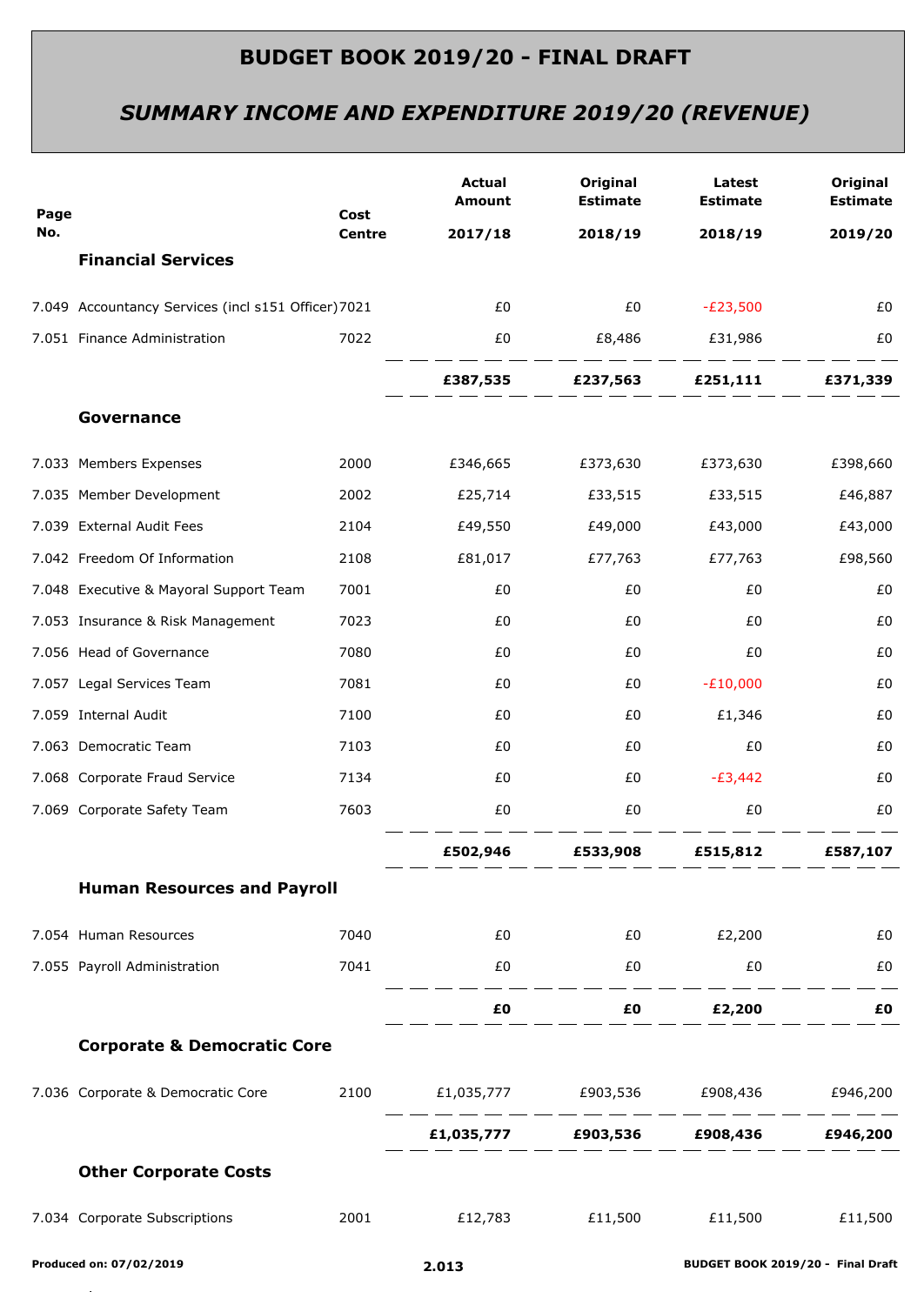# *SUMMARY INCOME AND EXPENDITURE 2019/20 (REVENUE)*

| Page | Cost<br>Centre                   |         | Actual<br><b>Amount</b> | Original<br><b>Estimate</b> | Latest<br><b>Estimate</b> | Original<br><b>Estimate</b> |
|------|----------------------------------|---------|-------------------------|-----------------------------|---------------------------|-----------------------------|
| No.  |                                  | 2017/18 | 2018/19                 | 2018/19                     | 2019/20                   |                             |
|      | <b>Other Corporate Costs</b>     |         |                         |                             |                           |                             |
|      | 7.043 Organisational Improvement | 2117    | £166,971                | £163,282                    | £166,282                  | £177,846                    |
|      | 7.065 Corporate Services Team    | 7130    | £0                      | £0                          | £3,000                    | £0                          |
|      | 7.067 Communications and PR      | 7131    | £0                      | £0                          | £0                        | £0                          |
|      |                                  |         | £179,754                | £174,782                    | £180,782                  | £189,346                    |
|      | <b>COMMITTEE TOTAL</b>           |         | £3,339,477              | £3,087,838                  | £2,859,140                | £3,251,823                  |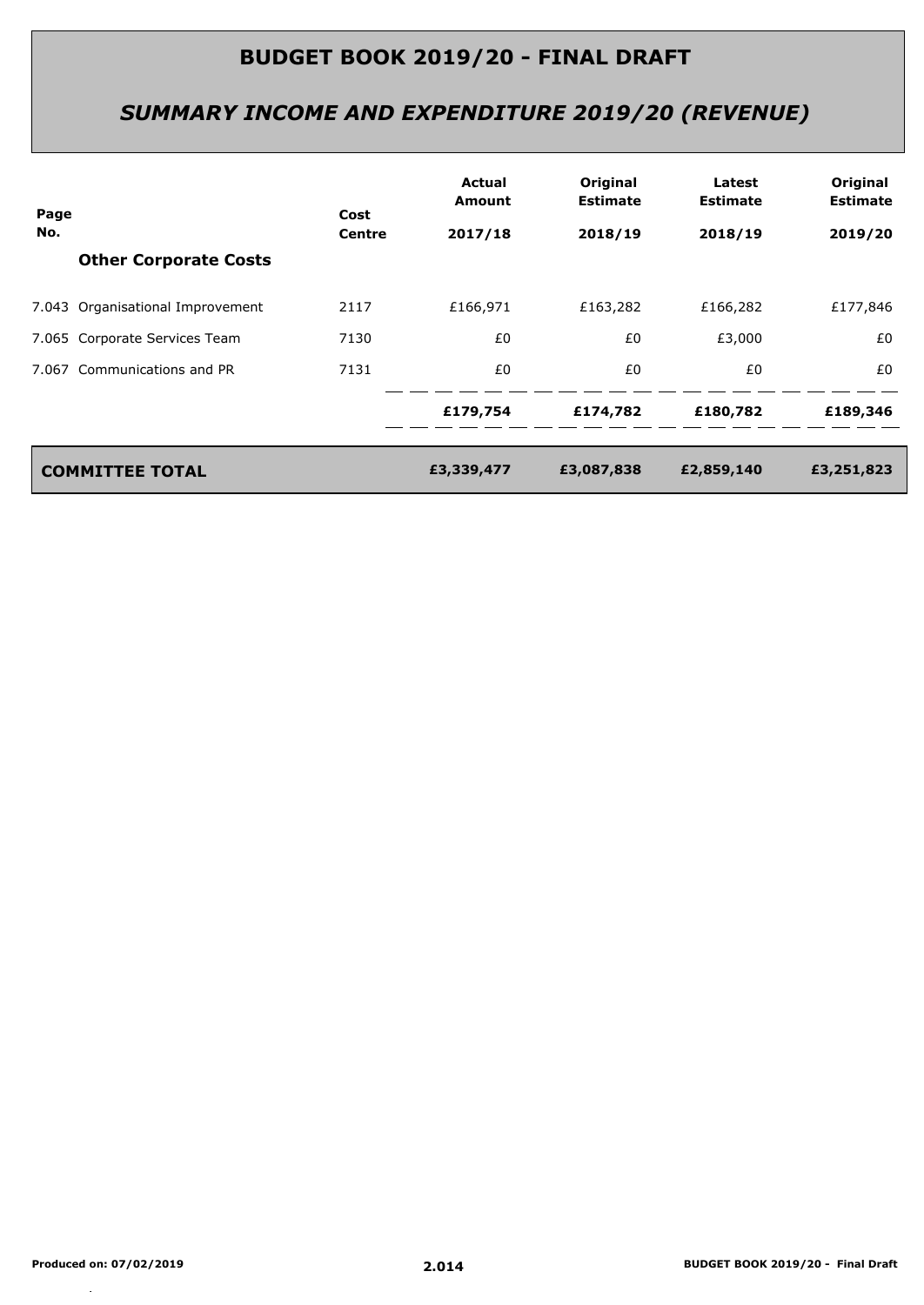# *SUMMARY INCOME AND EXPENDITURE 2019/20 (REVENUE)*

| Page |                                     | Cost | Actual<br><b>Amount</b> | Original<br><b>Estimate</b> | Latest<br><b>Estimate</b> | Original<br><b>Estimate</b> |
|------|-------------------------------------|------|-------------------------|-----------------------------|---------------------------|-----------------------------|
| No.  | Centre                              |      | 2017/18                 | 2018/19                     | 2018/19                   | 2019/20                     |
|      | Contingency                         |      |                         |                             |                           |                             |
|      | 8.001 Savings Targets & Contingency | 2113 | £0                      | $-E200,000$                 | $-E300,000$               | $-E300,000$                 |
|      |                                     |      | £0                      | $-E200,000$                 | $-£300,000$               | $-£300,000$                 |
|      |                                     |      |                         |                             |                           |                             |
|      | <b>COMMITTEE TOTAL</b>              |      | £0                      | $-E200,000$                 | $-£300,000$               | $-£300,000$                 |